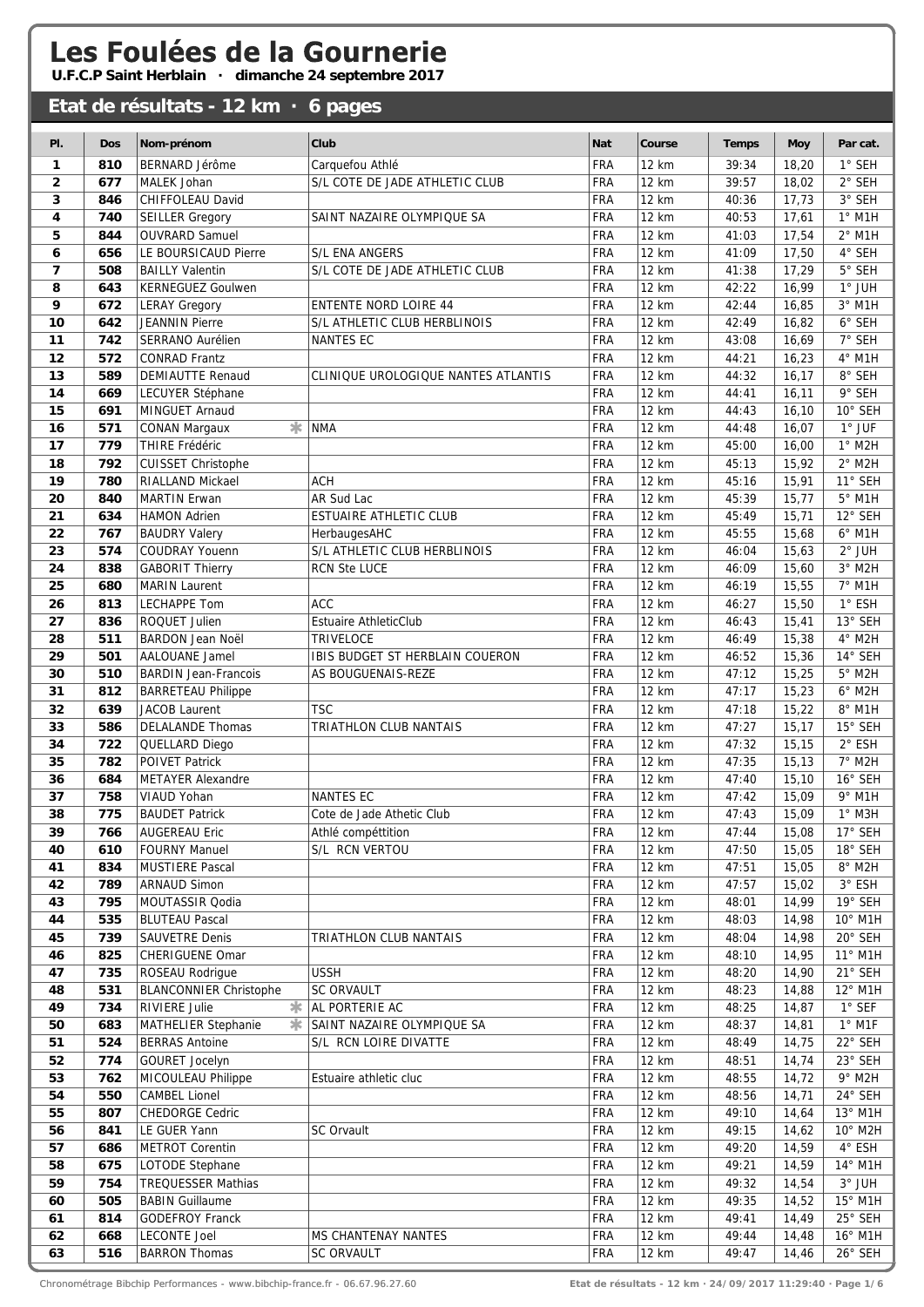| PI.        | <b>Dos</b> | Nom-prénom                                      | Club                            | <b>Nat</b>        | Course         | <b>Temps</b>   | <b>Moy</b>     | Par cat.              |
|------------|------------|-------------------------------------------------|---------------------------------|-------------------|----------------|----------------|----------------|-----------------------|
| 64         | 760        | <b>WYPELIER Damien</b>                          |                                 | FRA               | 12 km          | 49:56          | 14,42          | 27° SEH               |
| 65         | 778        | <b>NOTO Patrice</b>                             | Athletic Club du.Pays d'Ancenis | FRA               | <b>12 km</b>   | 50:00          | 14,40          | 11° M2H               |
| 66         | 542        | <b>BOUNIOT Philippe</b>                         |                                 | FRA               | 12 km          | 50:13          | 14,34          | 28° SEH               |
| 67         | 804        | DESRAME Yohan                                   | <b>RCN Sainte Luce</b>          | FRA               | 12 km          | 50:23          | 14,29          | 29° SEH               |
| 68         | 569        | <b>COMBAT Vianney</b>                           |                                 | FRA               | 12 km          | 50:25          | 14,28          | 17° M1H               |
| 69         | 644        | <b>KERNEGUEZ Thierry</b>                        |                                 | FRA               | 12 km          | 50:41          | 14,21          | 12° M2H               |
| 70         | 687        | <b>MEURLET Henri</b>                            |                                 | FRA               | 12 km          | 50:49          | 14,17          | 13° M2H               |
| 71         | 743        | SILVANT Benjamin                                | <b>NATIXIS</b>                  | FRA               | 12 km          | 50:51          | 14,16          | 18° M1H               |
| 72         | 815        | LE BIHAN Julien                                 |                                 | FRA               | <b>12 km</b>   | 50:58          | 14,13          | 30° SEH               |
| 73         | 676        | MACÉ Jérôme                                     |                                 | <b>FRA</b>        | 12 km          | 51:02          | 14,11          | 31° SEH               |
| 74         | 515        | *<br><b>BARRANGER Sandrine</b>                  |                                 | FRA               | 12 km          | 51:06          | 14,09          | $2°$ M1F              |
| 75         | 664        | LE ROLLAND Baptiste                             | AS BOUGUENAIS-REZE              | FRA               | 12 km          | 51:09          | 14,08          | 32° SEH               |
| 76         | 595        | <b>DOUILLARD Denis</b>                          |                                 | FRA               | 12 km          | 51:15          | 14,05          | 19° M1H               |
| 77         | 583        | DE VERNEJOUL Arnaud                             | <b>ES COUERON</b>               | FRA               | 12 km          | 51:16          | 14,04          | 20° M1H               |
| 78<br>79   | 528        | <b>BIARD Emmanuel</b>                           | SAINT DO VOLLEY BALL            | FRA<br>FRA        | 12 km<br>12 km | 51:17          | 14,04          | 21° M1H<br>1° CAH     |
| 80         | 627<br>703 | <b>GROSSET Antoine</b><br><b>OSTER Stephane</b> |                                 | FRA               | 12 km          | 51:18<br>51:23 | 14,04<br>14,01 | 22° M1H               |
| 81         | 533        | <b>BLUM Alexis</b>                              |                                 | FRA               | <b>12 km</b>   | 51:24          | 14,01          | 33° SEH               |
| 82         | 512        | <b>BARDOUL Jeremy</b>                           |                                 | <b>FRA</b>        | 12 km          | 51:26          | 14,00          | 34° SEH               |
| 83         | 725        | <b>REMAUD Francy</b>                            | <b>NATIXIS</b>                  | FRA               | 12 km          | 51:29          | 13,99          | 35° SEH               |
| 84         | 771        | <b>BLINO Sophie</b><br>*                        | Ac la Chapelle                  | FRA               | 12 km          | 51:31          | 13,98          | $1°$ M <sub>2</sub> F |
| 85         | 551        | CARDOU Anthony                                  |                                 | FRA               | 12 km          | 51:36          | 13,95          | 36° SEH               |
| 86         | 761        | <b>DUPRE Anthony</b>                            |                                 | FRA               | 12 km          | 51:42          | 13,93          | 37° SEH               |
| 87         | 700        | <b>OLLIVIER Christian</b>                       | S/L AC ST-BREVIN                | FRA               | 12 km          | 51:44          | 13,92          | $1°$ M4H              |
| 88         | 603        | EURY Jonathan                                   |                                 | FRA               | 12 km          | 51:49          | 13,90          | 38° SEH               |
| 89         | 705        | <b>PANTEIX Franck</b>                           | <b>GUIBOLES ET GAMBETTES</b>    | <b>FRA</b>        | 12 km          | 51:50          | 13,89          | 14° M2H               |
| 90         | 591        | <b>DERENNE Laurent</b>                          |                                 | <b>FRA</b>        | 12 km          | 51:55          | 13,87          | 23° M1H               |
| 91         | 817        | RIVALLAND Jean Luc                              |                                 | FRA               | 12 km          | 51:56          | 13,86          | 24° M1H               |
| 92         | 788        | *<br><b>IBOS BLAIN Sandrine</b>                 | Val de Breuil AC                | FRA               | 12 km          | 51:58          | 13,86          | $2°$ SEF              |
| 93         | 628        | <b>GUÉGUEN Lionel</b>                           | <b>MORLAIX TRIATHLON</b>        | FRA               | 12 km          | 52:07          | 13,82          | 25° M1H               |
| 94         | 785        | <b>TESSON Eric</b>                              |                                 | <b>FRA</b>        | 12 km          | 52:12          | 13,79          | 26° M1H               |
| 95         | 519        | <b>BERANGER Sylvain</b>                         |                                 | <b>FRA</b>        | 12 km          | 52:13          | 13,79          | 27° M1H               |
| 96         | 724        | 氺<br>RASSEMONT Frédérique                       |                                 | FRA               | 12 km          | 52:19          | 13,76          | $2°$ M2F              |
| 97         | 790        | <b>IBOS Hugues</b>                              |                                 | <b>FRA</b>        | 12 km          | 52:31          | 13,71          | 28° M1H               |
| 98         | 693        | <b>MOUY Eric</b>                                |                                 | FRA               | <b>12 km</b>   | 52:36          | 13,69          | 15° M2H               |
| 99         | 532        | <b>BLOT Pierrick</b>                            | <b>GARAGE EVEN ST HERBLAIN</b>  | <b>FRA</b>        | 12 km          | 52:37          | 13,68          | 16° M2H               |
| 100        | 690        | 宋<br>MICHEL Sophie                              |                                 | FRA               | 12 km          | 52:50          | 13,63          | $3°$ M1F              |
| 101        | 746        | TALLIO Jean-Francois                            | DERVALLIERES ATHLETIQUE CLUB    | FRA               | 12 km          | 52:52          | 13,62          | 17° M2H               |
| 102        | 673        | <b>LESOURD Vincent</b>                          |                                 | FRA               | 12 km          | 52:56          | 13,60          | 39° SEH               |
| 103        | 581        | 宋<br>DAVID Stéphanie                            |                                 | <b>FRA</b>        | 12 km          | 53:03          | 13,57          | $3^\circ$ SEF         |
| 104        | 708        | PENNETIER Mathias                               | S/L AC LA CHAPELLE/ERDRE        | <b>FRA</b>        | 12 km          | 53:08          | 13,55          | 29° M1H               |
| 105        | 620        | <b>GLOS Gregory</b>                             |                                 | <b>FRA</b>        | 12 km          | 53:11          | 13,54          | 40° SEH               |
| 106        | 671        | <b>LELIEVRE Marc</b>                            |                                 | FRA               | 12 km          | 53:13          | 13,53          | 18° M2H               |
| 107        | 685        | <b>METAYER Lilian</b>                           | NAC COURSE A PIED               | <b>FRA</b>        | 12 km          | 53:20          | 13,50          | 30° M1H               |
| 108        | 658        | LE COGUIC David                                 | S/L AC LA CHAPELLE/ERDRE        | <b>FRA</b>        | 12 km          | 53:23          | 13,49          | $31^{\circ}$ M1H      |
| 109        | 831        | <b>DRUGEON Luc</b>                              |                                 | <b>FRA</b>        | 12 km          | 53:23          | 13,49          | $2°$ M3H              |
| 110        | 820        | ZINANT Yohann                                   |                                 | <b>FRA</b>        | 12 km          | 53:28          | 13,47          | 41° SEH               |
| 111        | 597        | <b>DUHIL Franck</b>                             |                                 | <b>FRA</b>        | 12 km          | 53:28          | 13,47          | 32° M1H               |
| 112        | 679        | <b>MARIE Franck</b>                             | ATHLETIC RETZ SUD LAC           | <b>FRA</b>        | 12 km          | 53:33          | 13,45          | 33° M1H               |
| 113        | 689        | MICHEL Mathieu                                  |                                 | <b>FRA</b>        | 12 km          | 53:33          | 13,45          | 34° M1H               |
| 114        | 564        | CHAUVET Robin                                   |                                 | <b>FRA</b>        | 12 km          | 53:36          | 13,43          | 42° SEH               |
| 115        | 783        | <b>GOMARD Patrick</b>                           | <b>ALPAC</b>                    | <b>FRA</b>        | 12 km          | 53:38          | 13,42          | $3°$ M3H              |
| 116        | 599        | DUPONT-ALNET Laurence<br>氺                      | S/L STADE NANTAIS AC            | <b>FRA</b>        | 12 km          | 53:38          | 13,42          | $1^\circ$ M3F         |
| 117        | 718        | PORET Vincent                                   |                                 | <b>FRA</b>        | 12 km          | 53:40          | 13,42          | 43° SEH               |
| 118        | 555        | <b>CARRIERE Olivier</b>                         | ATHLETIC RETZ SUD LAC           | <b>FRA</b>        | 12 km          | 53:44          | 13,40          | 19° M2H               |
| 119        | 547        | <b>BRIAND Christian</b>                         |                                 | <b>FRA</b>        | 12 km          | 53:45          | 13,40          | 35° M1H               |
| 120        | 756        | <b>VAILLANT Anthony</b>                         | ESTUAIRE ATHLETIC CLUB          | <b>FRA</b>        | 12 km          | 53:47          | 13,39          | 44° SEH               |
| 121        | 548        | <b>BRIAND Stephane</b>                          | DERVALLIERES ATHLETIQUE CLUB    | FRA<br><b>FRA</b> | 12 km          | 53:51          | 13,37          | 36° M1H<br>37° M1H    |
| 122<br>123 | 635<br>861 | <b>HEGRON Thierry</b><br><b>CAILLON Pascal</b>  |                                 | <b>FRA</b>        | 12 km<br>12 km | 53:56<br>54:00 | 13,35<br>13,33 | 20° M2H               |
| 124        | 621        | <b>GLOS Erwann</b>                              |                                 | <b>FRA</b>        | 12 km          | 54:06          | 13,31          | 45° SEH               |
| 125        | 826        | POISSON Olivier                                 | MS Chantenay                    | <b>FRA</b>        | 12 km          | 54:14          |                |                       |
| 126        | 769        | <b>CARET Michel</b>                             |                                 | <b>FRA</b>        | 12 km          | 54:20          | 13,28<br>13,25 | $4^\circ$ M3H         |
| 127        | 857        | PAGEAUD Anthony                                 |                                 | <b>FRA</b>        | 12 km          | 54:22          | 13,24          | 46° SEH               |
| 128        | 796        | <b>BEOUCHE Hakim</b>                            |                                 | <b>FRA</b>        | 12 km          | 54:38          | 13,18          | 38° M1H               |
| 129        | 536        | <b>BOËDA Steve</b>                              |                                 | <b>FRA</b>        | 12 km          | 54:45          | 13,15          | 39° M1H               |
| 130        | 738        | SAUVETRE Mathieu                                |                                 | FRA               | 12 km          | 54:50          | 13,13          | 47° SEH               |
| 131        | 641        | <b>JAVEL Nicolas</b>                            | NANTES EC                       | <b>FRA</b>        | 12 km          | 54:52          | 13,12          | 40° M1H               |
| 132        | 798        | COUCHELOU Laurent                               |                                 | <b>FRA</b>        | 12 km          | 54:53          | 13,12          | 21° M2H               |
|            |            |                                                 |                                 |                   |                |                |                |                       |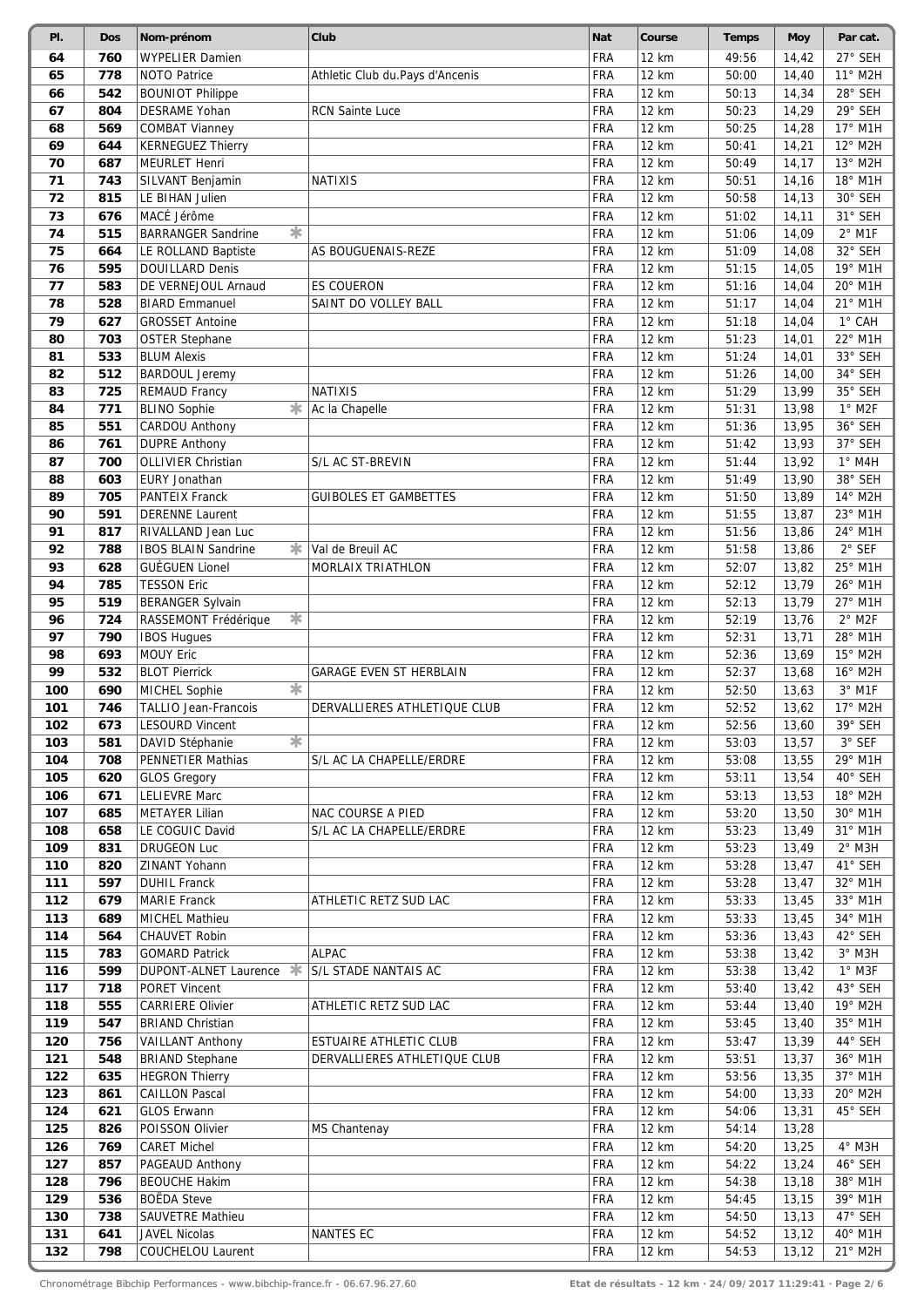| PI. | <b>Dos</b> | Nom-prénom                    | Club                                 | <b>Nat</b> | Course       | <b>Temps</b> | <b>Moy</b> | Par cat.         |
|-----|------------|-------------------------------|--------------------------------------|------------|--------------|--------------|------------|------------------|
| 133 | 588        | <b>DELAUNAY Florent</b>       | S/L RCN LOIRE DIVATTE                | <b>FRA</b> | 12 km        | 54:53        | 13,12      | 48° SEH          |
| 134 | 565        | 氺<br>CHOBLET Stephanie        | ATHLETIC RETZ SUD LAC                | FRA        | <b>12 km</b> | 54:57        | 13,10      | 4° M1F           |
| 135 | 503        | <b>AURAIN Gregory</b>         |                                      | <b>FRA</b> | 12 km        | 54:58        | 13,10      | 49° SEH          |
| 136 | 688        | <b>MICHEL Pierrick</b>        | ATHLETIC RETZ SUD LAC                | FRA        | 12 km        | 55:02        | 13,08      | 22° M2H          |
| 137 | 521        | <b>BERHAULT Pierre-Yves</b>   | S/L HERBAUGES ATHLE 44               | <b>FRA</b> | 12 km        | 55:04        | 13,08      | 23° M2H          |
| 138 | 618        | <b>GICQUEL Christophe</b>     |                                      | FRA        | 12 km        | 55:11        | 13,05      | 24° M2H          |
| 139 | 715        | PLANÇON Luc                   | RACING CLUB NANTAIS *                | <b>FRA</b> | 12 km        | 55:16        | 13,03      | 50° SEH          |
| 140 | 541        | <b>BOUDINE Olivier</b>        | S/L STADE NANTAIS AC                 | FRA        | 12 km        | 55:19        | 13,02      | 41° M1H          |
| 141 | 763        | PAUVERT Hugues                | entente nord loire 44                | FRA        | 12 km        | 55:24        | 13,00      | 51° SEH          |
| 142 | 580        | <b>DAVIAUD Didier</b>         |                                      | FRA        | 12 km        | 55:29        | 12,98      | 25° M2H          |
| 143 | 520        | <b>BERCEGEAY Jerome</b>       |                                      | FRA        | 12 km        | 55:37        | 12,95      | 42° M1H          |
| 144 | 773        | ∗<br><b>HENRY Laurence</b>    | <b>RCN Sainte Luce</b>               | FRA        | 12 km        | 55:38        | 12,94      | $5^\circ$ M1F    |
| 145 | 617        | <b>GENDRIN Jean Francois</b>  |                                      | <b>FRA</b> | 12 km        | 55:41        | 12,93      | 52° SEH          |
| 146 | 678        | MARIE Sylvie                  | <b>*</b> ATHLETIC RETZ SUD LAC       | FRA        | 12 km        | 55:44        | 12,92      | $6^\circ$ M1F    |
| 147 | 839        | FREMONT Dylan                 |                                      | <b>FRA</b> | 12 km        | 55:45        | 12,91      | 53° SEH          |
| 148 | 568        | <b>COCHET Dominique</b>       |                                      | FRA        | 12 km        | 55:54        | 12,88      | 26° M2H          |
| 149 | 805        | <b>TIJOU François</b>         |                                      | <b>FRA</b> | <b>12 km</b> | 55:58        | 12,86      | $4^{\circ}$ JUH  |
| 150 | 655        | <b>LAVAINNE Frederic</b>      | <b>MS CHANTENAY NANTES</b>           | <b>FRA</b> | <b>12 km</b> | 56:11        | 12,82      | 43° M1H          |
| 151 | 553        | <b>CARRET Bruno</b>           |                                      | <b>FRA</b> | 12 km        | 56:13        | 12,81      | 27° M2H          |
| 152 | 576        | <b>CRAPEZ Alain</b>           |                                      | <b>FRA</b> | 12 km        | 56:17        | 12,79      | 28° M2H          |
| 153 | 858        | <b>MABILAIS Emmanuel</b>      |                                      | <b>FRA</b> | 12 km        | 56:26        | 12,76      | 54° SEH          |
| 154 | 560        | <b>CHANTAL Guillaume</b>      | <b>NATIXIS</b>                       | FRA        | <b>12 km</b> | 56:28        | 12,75      | 55° SEH          |
| 155 | 607        | <b>FERRE Erwann</b>           |                                      | FRA        | 12 km        | 56:31        | 12,74      | 56° SEH          |
| 156 | 853        | LEGOFF Benjamin               |                                      | <b>FRA</b> | 12 km        | 56:36        | 12,72      | 57° SEH          |
| 157 | 829        | <b>MARTIN Patrick</b>         |                                      | <b>FRA</b> | 12 km        | 56:39        | 12,71      | 29° M2H          |
| 158 | 791        | <b>GASNIER Christophe</b>     |                                      | FRA        | 12 km        | 56:40        | 12,71      | 30° M2H          |
| 159 | 802        | *<br><b>HERSZFELD Emilie</b>  |                                      | FRA        | <b>12 km</b> | 56:44        | 12,69      | 4° SEF           |
| 160 | 749        | THIBAUD Alain                 | ASSOCIATION SPORTIVE MANGIN BEAULIEU | FRA        | 12 km        | 56:46        | 12,68      | 31° M2H          |
| 161 | 786        | <b>BODIC Gilles</b>           |                                      | FRA        | 12 km        | 56:49        | 12,67      | 44° M1H          |
| 162 | 701        | <b>ORCIL Lionel</b>           | ES COUERON                           | FRA        | 12 km        | 56:50        | 12,67      | 32° M2H          |
| 163 | 723        | RAFFIN Romain                 | <b>NATIXIS</b>                       | <b>FRA</b> | 12 km        | 57:09        | 12,60      | 58° SEH          |
| 164 | 770        | <b>THOMAS Pascal</b>          |                                      | <b>FRA</b> | 12 km        | 57:10        | 12,59      | 33° M2H          |
| 165 | 768        | <b>ROY Alain</b>              |                                      | FRA        | 12 km        | 57:20        | 12,56      | 45° M1H          |
| 166 | 824        | <b>LANDRIEAU Olivier</b>      |                                      | FRA        | 12 km        | 57:25        | 12,54      | 46° M1H          |
| 167 | 755        | <b>VAILLANT Cédric</b>        | <b>ESTUAIRE ATHLETIC CLUB</b>        | <b>FRA</b> | 12 km        | 57:25        | 12,54      | 59° SEH          |
| 168 | 526        | <b>BEZIER Anthony</b>         |                                      | FRA        | 12 km        | 57:36        | 12,50      | 60° SEH          |
| 169 | 681        | <b>MARIN</b> Martial          | S/L AC LA CHAPELLE/ERDRE             | <b>FRA</b> | 12 km        | 57:40        | 12,49      | 47° M1H          |
| 170 | 745        | <b>SOYER Vincent</b>          |                                      | <b>FRA</b> | 12 km        | 57:44        | 12,47      | 48° M1H          |
| 171 | 808        | <b>JOUSSEAUME Ludovic</b>     |                                      | <b>FRA</b> | 12 km        | 57:48        | 12,46      | 49° M1H          |
| 172 | 538        | <b>BONNIN Cédric</b>          |                                      | <b>FRA</b> | 12 km        | 57:55        | 12,43      | 50° M1H          |
| 173 | 712        | PICARDA Olivier               |                                      | <b>FRA</b> | 12 km        | 57:55        | 12,43      | 61° SEH          |
| 174 | 645        | KERNEUZET Frédéric            | S/L AC LA CHAPELLE/ERDRE             | <b>FRA</b> | 12 km        | 57:56        | 12,43      | 62° SEH          |
| 175 | 842        | <b>GEOFROY Yvon</b>           | St Herblain Triathlon                | <b>FRA</b> | 12 km        | 58:25        | 12,33      | $5^\circ$ M3H    |
| 176 | 529        | <b>BILLON Yann</b>            |                                      | FRA        | 12 km        | 58:29        | 12,31      | 51° M1H          |
| 177 | 848        | 氺<br><b>GULLOU Nathalie</b>   |                                      | <b>FRA</b> | 12 km        | 58:37        | 12,28      | $7°$ M1F         |
| 178 | 859        | <b>BABIN Jacques</b>          |                                      | <b>FRA</b> | 12 km        | 58:42        | 12,27      | $6^{\circ}$ M3H  |
| 179 | 716        | ∗<br>PLOMB-FOULGOC Myriam     | <b>NANTES EC</b>                     | <b>FRA</b> | 12 km        | 58:43        | 12,26      | $3°$ M2F         |
| 180 | 772        | 宋<br><b>BLEAS Delphine</b>    |                                      | <b>FRA</b> | 12 km        | 58:46        | 12,25      | $5^\circ$ SEF    |
| 181 | 794        | ORJUBIN Jean Marc             |                                      | <b>FRA</b> | 12 km        | 58:53        | 12,23      | 34° M2H          |
| 183 | 811        | <b>HEGRON Pascal H</b>        | .ASMN                                | FRA        | 12 km        | 59:07        | 12,18      | 35° M2H          |
| 184 | 803        | <b>AURAY Patrick</b>          | RCN Thouaré Mauves                   | FRA        | 12 km        | 59:32        | 12,09      | $7°$ M3H         |
| 185 | 605        | FAUTREL Jean-Philippe         |                                      | FRA        | 12 km        | 59:36        | 12,08      | 36° M2H          |
| 186 | 654        | <b>LAURENT Philippe</b>       |                                      | <b>FRA</b> | 12 km        | 59:45        | 12,05      | 37° M2H          |
| 187 | 582        | DAVID Serge                   |                                      | <b>FRA</b> | 12 km        | 59:50        | 12,03      | 38° M2H          |
| 188 | 575        | COUTIN Jean-Francois          |                                      | <b>FRA</b> | 12 km        | 59:56        | 12,01      | 63° SEH          |
| 189 | 854        | <b>GLOTAIN Yann Yves</b>      |                                      | <b>FRA</b> | 12 km        | 59:58        | 12,01      | 64° SEH          |
| 190 | 606        | <b>FAUVEL Denis</b>           |                                      | <b>FRA</b> | 12 km        | 01:00:02     | 11,99      | 8° M3H           |
| 191 | 534        | <b>BLUMSTEIN Louis-Marie</b>  |                                      | <b>FRA</b> | 12 km        | 01:00:19     | 11,94      | 65° SEH          |
| 192 | 638        | <b>HUARD Fabien</b>           | <b>NATIXIS</b>                       | FRA        | 12 km        | 01:00:20     | 11,93      | 66° SEH          |
| 193 | 623        | <b>GOSNET Ludovic</b>         |                                      | <b>FRA</b> | 12 km        | 01:00:20     | 11,93      | 53° M1H          |
| 194 | 720        | $\ast$<br>PRIOUX Cécile       |                                      | FRA        | 12 km        | 01:00:21     | 11,93      | $8^\circ$ M1F    |
| 195 | 784        | 末<br><b>GALAIS Christelle</b> |                                      | <b>FRA</b> | 12 km        | 01:00:21     | 11,93      | $9°$ M1F         |
| 196 | 523        | BERNARD Christian             | DERVALLIERES ATHLETIQUE CLUB         | <b>FRA</b> | 12 km        | 01:00:24     | 11,92      | 39° M2H          |
| 197 | 594        | <b>DOUCET Olivier</b>         |                                      | <b>FRA</b> | 12 km        | 01:00:32     | 11,89      | 54° M1H          |
| 198 | 726        | REMAUD David                  |                                      | <b>FRA</b> | 12 km        | 01:00:35     | 11,88      | 67° SEH          |
| 199 | 787        | *<br>GODART Katia             |                                      | <b>FRA</b> | 12 km        | 01:00:36     | 11,88      | 10° M1F          |
| 200 | 660        | LE GRILL Gilles               |                                      | <b>FRA</b> | 12 km        | 01:00:39     | 11,87      | 40° M2H          |
| 201 | 732        | RIPOCHE Cédrick               |                                      | <b>FRA</b> | 12 km        | 01:00:48     | 11,84      | 55° M1H          |
| 202 | 851        | $\ast$<br>RIOU Véronique      |                                      | <b>FRA</b> | 12 km        | 01:00:52     | 11,83      | $11^{\circ}$ M1F |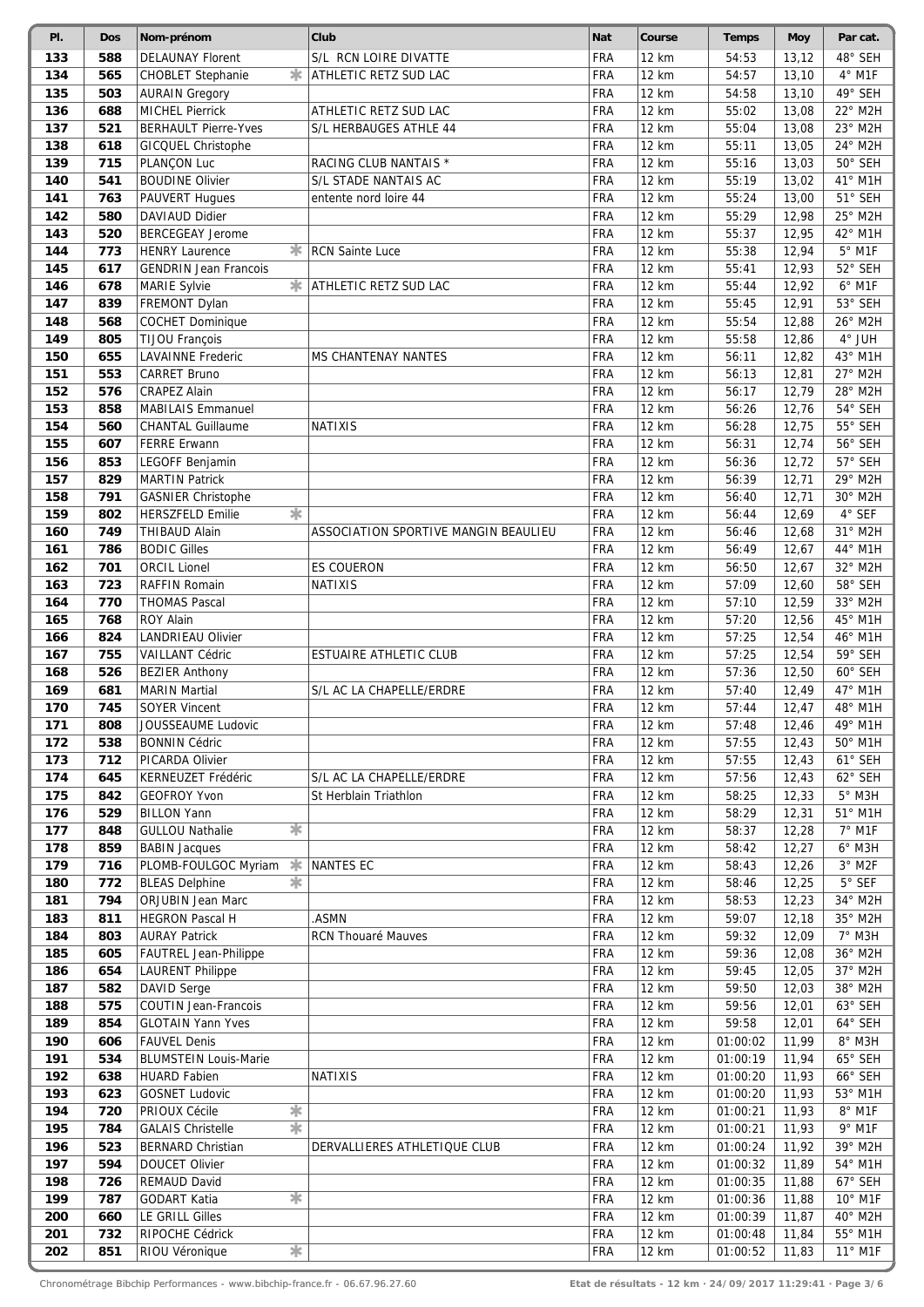| PI.        | <b>Dos</b> | Nom-prénom                                     | Club                         | <b>Nat</b>               | Course         | <b>Temps</b>         | Moy            | Par cat.                 |
|------------|------------|------------------------------------------------|------------------------------|--------------------------|----------------|----------------------|----------------|--------------------------|
| 203        | 667        | <b>LECAN Ludovic</b>                           | TRIATHLON SPORT COUERONNAIS  | <b>FRA</b>               | 12 km          | 01:00:53             | 11,83          | 56° M1H                  |
| 204        | 860        | MERLET Jérome                                  | <b>SCO</b>                   | <b>FRA</b>               | <b>12 km</b>   | 01:00:58             | 11,81          | 68° SEH                  |
| 205        | 706        | <b>PASSELANDE Vincent</b>                      |                              | FRA                      | 12 km          | 01:01:05             | 11,79          | 69° SEH                  |
| 206        | 852        | <b>PEGER Eric</b>                              |                              | FRA                      | <b>12 km</b>   | 01:01:07             | 11,78          | 41° M2H                  |
| 207        | 721        | PRIOUX Yann                                    |                              | FRA                      | 12 km          | 01:01:15             | 11,76          | 57° M1H                  |
| 208        | 697        | *<br><b>NEAU Fabienne</b>                      | <b>SERBOUTI RUN</b>          | FRA                      | 12 km          | 01:01:15             | 11,76          | $4°$ M2F                 |
| 209        | 579        | <b>DAVAILLE Robin</b>                          |                              | <b>FRA</b>               | 12 km          | 01:01:19             | 11,74          | 2° CAH                   |
| 210        | 592        | <b>DEWAELE Erwan</b>                           |                              | <b>FRA</b>               | 12 km          | 01:01:21             | 11,74          | 58° M1H                  |
| 211        | 855        | <b>LOYEN Valerie</b><br>氺                      | <b>SERBOUTI RUN</b>          | FRA                      | 12 km          | 01:01:24             | 11,73          | $5^{\circ}$ M2F          |
| 212        | 843        | *<br>ROUZIOUX Bérangere                        | <b>ASC Cormaris</b>          | FRA                      | 12 km          | 01:01:32             | 11,70          | $6°$ M2F                 |
| 213        | 750        | <b>THOBIE Herve</b>                            |                              | FRA                      | 12 km          | 01:01:34             | 11,69          | 70° SEH                  |
| 214        | 578        | <b>DAVAILLE Tanguy</b>                         |                              | FRA                      | 12 km          | 01:01:36             | 11,69          | $5^{\circ}$ JUH          |
| 215        | 601        | <b>ENGELHARD Philippe</b>                      |                              | <b>FRA</b>               | 12 km          | 01:01:38             | 11,68          | 42° M2H                  |
| 216        | 513        | <b>BARIL Clément</b>                           | <b>NATIXIS</b>               | FRA                      | 12 km          | 01:01:44             | 11,66          | 71° SEH<br>59° M1H       |
| 217<br>218 | 665        | LE SAEC Christophe                             |                              | FRA<br>FRA               | 12 km<br>12 km | 01:01:50             | 11,64          | 9° M3H                   |
| 219        | 793<br>711 | JEANNIC Eugène<br>PERROQUIN Christophe         |                              | FRA                      | 12 km          | 01:01:51<br>01:01:53 | 11,64<br>11,63 | 43° M2H                  |
| 220        | 630        | <b>GUYOT Yves</b>                              |                              | FRA                      | <b>12 km</b>   | 01:01:54             | 11,63          | 10° M3H                  |
| 221        | 549        | <b>BRODIN Michel</b>                           |                              | FRA                      | 12 km          | 01:02:04             | 11,60          | 11° M3H                  |
| 222        | 636        | <b>HEINLÉ Eric</b>                             |                              | FRA                      | <b>12 km</b>   | 01:02:09             | 11,58          | 60° M1H                  |
| 223        | 809        | 宋<br><b>BARRETEAU Sophie</b>                   |                              | <b>FRA</b>               | 12 km          | 01:02:11             | 11,58          | 12° M1F                  |
| 224        | 828        | COUSSEAU Charles                               | NantesEC                     | <b>FRA</b>               | 12 km          | 01:02:12             | 11,58          | 61° M1H                  |
| 225        | 806        | <b>BARREAU Frédéric</b>                        |                              | <b>FRA</b>               | 12 km          | 01:02:27             | 11,53          | 62° M1H                  |
| 226        | 651        | <b>LARGE Yves</b>                              | <b>ASMN</b>                  | <b>FRA</b>               | 12 km          | 01:02:32             | 11,51          | 12° M3H                  |
| 227        | 666        | *<br><b>LECAN Myriam</b>                       | <b>ES COUERON</b>            | FRA                      | 12 km          | 01:02:42             | 11,48          | 13° M1F                  |
| 228        | 624        | <b>GOURLAOUEN Vincent</b>                      |                              | FRA                      | 12 km          | 01:02:42             | 11,48          | 63° M1H                  |
| 229        | 713        | <b>PICAUD Pierre</b>                           |                              | FRA                      | 12 km          | 01:02:43             | 11,48          | 72° SEH                  |
| 230        | 752        | <b>TOULOUSE Olivier</b>                        |                              | FRA                      | 12 km          | 01:02:46             | 11,47          | 64° M1H                  |
| 231        | 556        | <b>CARRON Olivier</b>                          |                              | <b>FRA</b>               | 12 km          | 01:02:48             | 11,46          | 44° M2H                  |
| 232        | 751        | <b>TIGNARD Eric</b>                            |                              | FRA                      | 12 km          | 01:02:54             | 11,45          | 45° M2H                  |
| 233        | 717        | PORET Céline<br>ж                              | JA MONTFORT-GESNOIS          | FRA                      | 12 km          | 01:02:56             | 11,44          | 6° SEF                   |
| 234        | 765        | <b>JOURDAIN Matthieu</b>                       |                              | FRA                      | 12 km          | 01:02:59             | 11,43          | 73° SEH                  |
| 235        | 632        | <b>HAMEL Laurent</b>                           |                              | FRA                      | 12 km          | 01:03:05             | 11,41          | 65° M1H                  |
| 236        | 649        | <b>LAMBERT Benoit</b>                          |                              | <b>FRA</b>               | 12 km          | 01:03:16             | 11,38          | 74° SEH                  |
| 237        | 661        | $\frac{1}{2}$<br>LE GRILL Françoise            |                              | FRA                      | 12 km          | 01:03:18             | 11,37          | $7°$ M2F                 |
| 238        | 736        | 末<br><b>ROUX Doriane</b>                       |                              | FRA                      | 12 km          | 01:03:20             | 11,37          | 7° SEF                   |
| 239        | 816        | <b>GLOTIN Alain</b>                            |                              | <b>FRA</b>               | 12 km          | 01:03:24             | 11,36          | 46° M2H                  |
| 240        | 561        | <b>CHATELAIN Benoit</b>                        |                              | <b>FRA</b>               | 12 km          | 01:03:26             | 11,35          | 75° SEH                  |
| 241        | 847        | <b>FLOHIC Aubry</b>                            |                              | <b>FRA</b>               | 12 km          | 01:03:26             | 11,35          | 76° SEH                  |
| 242        | 698        | NOUYOU William                                 |                              | <b>FRA</b>               | 12 km          | 01:03:35             | 11,32          | 77° SEH                  |
| 243        | 832        | LE MAGREX Patrick                              |                              | <b>FRA</b>               | 12 km          | 01:03:43             | 11,30          | $13°$ M3H                |
| 244        | 849        | JAUNET Franck                                  |                              | FRA                      | 12 km          | 01:03:52             | 11,27          | 66° M1H                  |
| 245        | 827        | PIETRZACK Heric                                |                              | <b>FRA</b>               | 12 km          | 01:03:53             | 11,27          | 47° M2H                  |
| 246        | 615        | <b>GARNIER Romain</b>                          |                              | <b>FRA</b>               | 12 km          | 01:03:57             | 11,26          | 67° M1H                  |
| 247        | 833        | <b>BUGEON Paul</b>                             |                              | <b>FRA</b>               | 12 km          | 01:03:57             | 11,26          | $6^\circ$ JUH            |
| 248        | 600        | EL MOUCH Kamel                                 | <b>NATIXIS</b>               | <b>FRA</b>               | 12 km          | 01:04:01             | 11,25          | 78° SEH                  |
| 249        | 622        | <b>GONZALEZ Georges</b>                        | TYPE1RUNNINGTEAM             | <b>FRA</b>               | 12 km          | 01:04:06             | 11,23          | 48° M2H                  |
| 250        | 506        | <b>BABIN Nicolas</b>                           |                              | <b>FRA</b>               | 12 km          | 01:04:07             | 11,23          | 79° SEH                  |
| 251        | 612        | <b>FOURNY Bernard</b>                          | AS CHU NANTES                | <b>FRA</b>               | 12 km          | 01:04:08             | 11,23          | 14° M3H                  |
| 252        | 554        | *<br><b>CARRET Odile</b>                       |                              | <b>FRA</b>               | 12 km          | 01:04:11             | 11,22          | $8^{\circ}$ M2F          |
| 253        | 731        | *<br>RIPOCHE Christelle                        | <b>ES COUERON</b>            | FRA                      | 12 km          | 01:04:17             | 11,20          | 14° M1F                  |
| 254        | 626        | *<br><b>GRIMAUD Eva</b>                        |                              | <b>FRA</b>               | 12 km          | 01:04:19             | 11,19          | 15° M1F                  |
| 255        | 709        | PERON Jerome                                   | <b>SC ORVAULT</b>            | FRA                      | 12 km          | 01:04:34             | 11,15          | 68° M1H                  |
| 256        | 562        | CHATELAIN Hugo                                 |                              | <b>FRA</b>               | 12 km          | 01:04:48             | 11,11          | 69° M1H                  |
| 257        | 602        | <b>ESPERN Christian</b>                        |                              | <b>FRA</b><br><b>FRA</b> | 12 km          | 01:04:55             | 11,09          | $15^{\circ}$ M3H         |
| 258        | 662        | LE MEUR Steven<br>宋                            |                              |                          | 12 km          | 01:05:00             | 11,08          | 80° SEH<br>$8^\circ$ SEF |
| 259<br>260 | 584<br>753 | <b>DECHATRE Louise</b><br><b>TRACOL Julien</b> |                              | <b>FRA</b><br><b>FRA</b> | 12 km<br>12 km | 01:05:06<br>01:05:08 | 11,06          | 81° SEH                  |
| 261        | 557        | CASTELLO Jean-Louis                            |                              | <b>FRA</b>               | 12 km          | 01:05:09             | 11,05<br>11,05 | 16° M3H                  |
| 262        | 781        | <b>CHOBELET François</b>                       |                              | <b>FRA</b>               | 12 km          | 01:05:29             | 11,00          | 70° M1H                  |
| 263        | 514        | <b>BARON Marina</b>                            | <b><del></del></b> NATIXIS   | <b>FRA</b>               | 12 km          | 01:05:51             | 10,93          | 9° SEF                   |
| 264        | 502        | *<br><b>ALLAIS Marie Claude</b>                |                              | FRA                      | 12 km          | 01:05:56             | 10,92          | $2^{\circ}$ M3F          |
| 265        | 544        | ж.<br><b>BOURON Gaetane</b>                    | <b>GUIBOLES ET GAMBETTES</b> | FRA                      | 12 km          | 01:05:57             | 10,92          | 16° M1F                  |
| 266        | 590        | <b>DENNIEL Alain</b>                           |                              | <b>FRA</b>               | 12 km          | 01:06:23             | 10,85          | 49° M2H                  |
| 267        | 608        | FETIS Bernard                                  |                              | <b>FRA</b>               | 12 km          | 01:06:40             | 10,80          | $2^{\circ}$ M4H          |
| 268        | 507        | <b>BACON Lucien</b>                            |                              | <b>FRA</b>               | 12 km          | 01:06:46             | 10,78          | 17° M3H                  |
| 269        | 674        | 宋<br>LIOPE-BOULAY Gaelle                       |                              | <b>FRA</b>               | 12 km          | 01:06:56             | 10,76          | 17° M1F                  |
| 270        | 695        | <b>NANTOIS Philippe</b>                        | ALLEZ LA SAUSSOUZE           | FRA                      | 12 km          | 01:06:56             | 10,76          | 71° M1H                  |
| 271        | 699        | OLIVE Hélène                                   | $*$ NATIXIS                  | <b>FRA</b>               | 12 km          | 01:07:03             | 10,74          | 10° SEF                  |
|            |            |                                                |                              |                          |                |                      |                |                          |

Chronométrage Bibchip Performances - www.bibchip-france.fr - 06.67.96.27.60 **Etat de résultats - 12 km · 24/09/2017 11:29:41 · Page 4/6**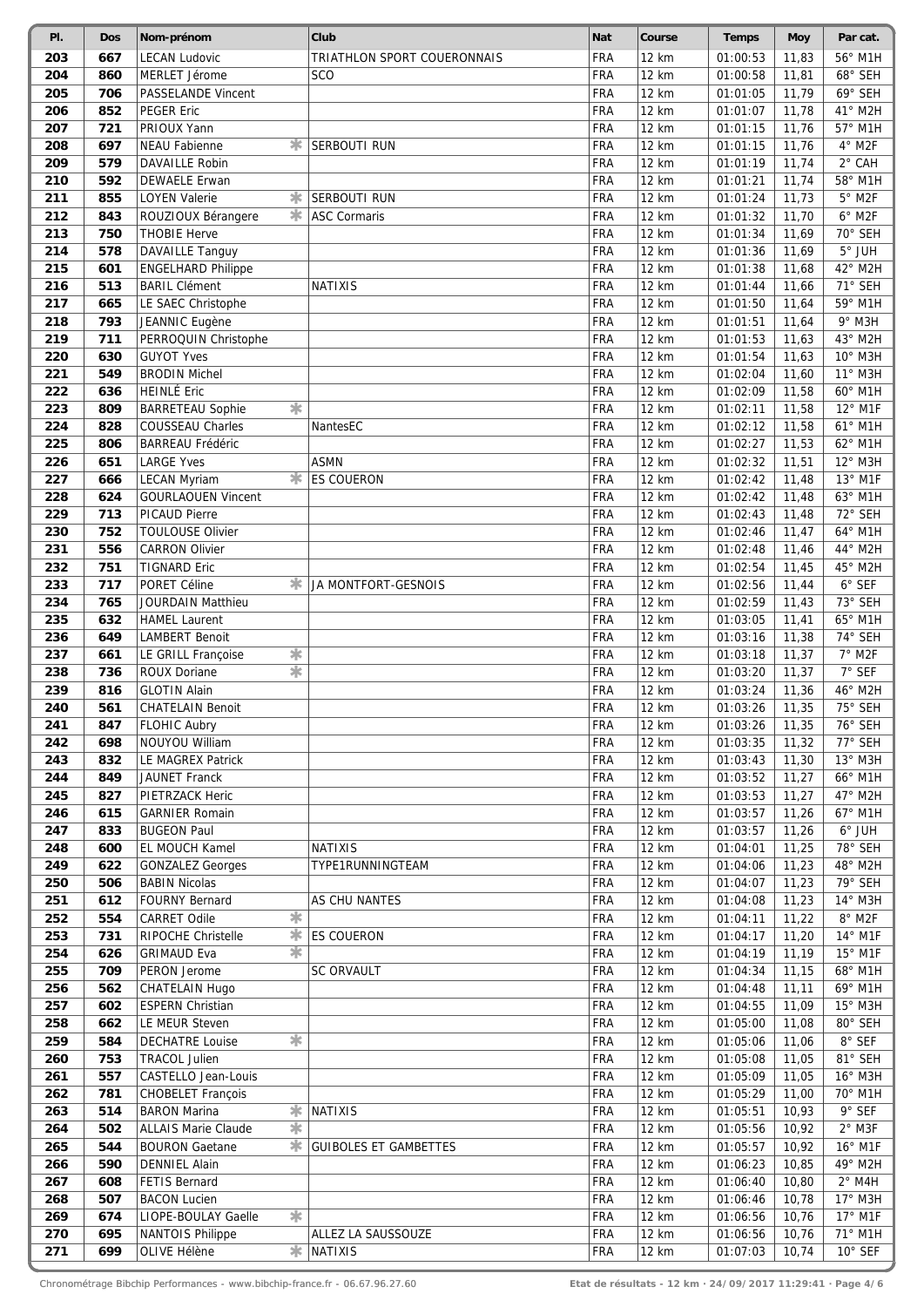| PI. | <b>Dos</b> | Nom-prénom                                    | Club                           | Nat        | Course       | <b>Temps</b> | <b>Moy</b> | Par cat.        |
|-----|------------|-----------------------------------------------|--------------------------------|------------|--------------|--------------|------------|-----------------|
| 272 | 650        | $\ast$<br><b>LARGE Nicole</b>                 | <b>ASMN</b>                    | <b>FRA</b> | 12 km        | 01:07:05     | 10,73      | 3° M3F          |
| 273 | 702        | *<br><b>ORCIL Maiwenn</b>                     | <b>ES COUERON</b>              | FRA        | 12 km        | 01:07:14     | 10,71      | 11° SEF         |
| 274 | 577        | *<br>DA SILVA Lucie                           | <b>TCP</b>                     | <b>FRA</b> | 12 km        | 01:07:21     | 10,69      | 12° SEF         |
| 275 | 822        | HABBOUCH Mustapha                             |                                | FRA        | 12 km        | 01:07:27     | 10,67      | 50° M2H         |
| 276 | 823        | $\overline{\ast}$<br>LE LAIDIER Beatrice      |                                | <b>FRA</b> | 12 km        | 01:07:27     | 10,67      | 18° M1F         |
| 277 | 517        | $\overline{\ast}$<br><b>BENKIRANE Kaoutar</b> |                                | FRA        | 12 km        | 01:07:27     | 10,67      | 19° M1F         |
| 278 | 819        | <b>GAUDRON Nicolas</b>                        | <b>NEC</b>                     | <b>FRA</b> | 12 km        | 01:07:28     | 10,67      | 72° M1H         |
| 279 | 821        | <b>JOYEUX Anthony</b>                         |                                | FRA        | <b>12 km</b> | 01:07:28     | 10,67      | 73° M1H         |
| 280 | 850        | <b>BELLAY Patrick</b>                         |                                | FRA        | 12 km        | 01:07:32     | 10,66      | 51° M2H         |
| 281 | 776        | <b>BUSSON Franck</b>                          |                                | <b>FRA</b> | 12 km        | 01:07:34     | 10,66      | 74° M1H         |
| 282 | 733        | *<br>RITTIÉ Sandra                            |                                | <b>FRA</b> | 12 km        | 01:07:36     | 10,65      | 20° M1F         |
| 283 | 566        | CHRISTODOULOS Christian                       |                                | FRA        | 12 km        | 01:07:39     | 10,64      | $3°$ M4H        |
| 284 | 710        | <b>PERRAUD Pierrick</b>                       |                                | <b>FRA</b> | 12 km        | 01:07:51     | 10,61      | 52° M2H         |
| 285 | 573        | $\ast$<br>COUDRAY Isabelle                    |                                | FRA        | 12 km        | 01:08:00     | 10,59      | 9° M2F          |
| 286 | 856        | SYLVESTRE Didier                              |                                | <b>FRA</b> | 12 km        | 01:08:01     | 10,59      | 53° M2H         |
| 287 | 537        | *<br><b>BONNIN Barbara</b>                    |                                | <b>FRA</b> | 12 km        | 01:08:01     | 10,59      | 13° SEF         |
| 288 | 613        | <b>GADAISF</b>                                |                                | <b>FRA</b> | 12 km        | 01:08:15     | 10,55      | 82° SEH         |
| 289 | 729        | ☀<br>RIALLAND Chloè                           |                                | <b>FRA</b> | 12 km        | 01:08:19     | 10,54      | 14° SEF         |
| 290 | 546        | <b>BOUTIN Yoann</b>                           |                                | <b>FRA</b> | 12 km        | 01:08:24     | 10,53      | 83° SEH         |
| 291 | 799        | <b>CHATEIGNIER Gilles</b>                     | <b>NEC</b>                     | FRA        | 12 km        | 01:08:32     | 10,51      | 75° M1H         |
| 292 | 747        | *<br>TALLIO-CHARRIER Marie                    | #CHAUMETTEAM                   | <b>FRA</b> | 12 km        | 01:08:35     | 10,50      | 10° M2F         |
| 293 | 543        | <b>BOURGET Fabien</b>                         |                                | FRA        | 12 km        | 01:08:41     | 10,48      | 84° SEH         |
| 294 | 730        | ☀<br><b>RINCE Elizabeth</b>                   |                                | FRA        | 12 km        | 01:08:43     | 10,48      | 15° SEF         |
| 295 | 559        | 宋<br><b>CHAILLOT Juliette</b>                 |                                | FRA        | 12 km        | 01:09:18     | 10,39      | $1°$ CAF        |
| 296 | 558        | <b>CHAILLOT Philippe</b>                      |                                | FRA        | 12 km        | 01:09:21     | 10,38      | 54° M2H         |
| 297 | 567        | <b>CLAIN Patrick</b>                          |                                | FRA        | 12 km        | 01:09:23     | 10,38      | 55° M2H         |
| 298 | 694        | MULLER Mickael                                |                                | FRA        | 12 km        | 01:09:27     | 10,37      | 85° SEH         |
| 299 | 800        | <b>GARCON Ronan</b>                           |                                | FRA        | 12 km        | 01:09:34     | 10,35      | 76° M1H         |
| 300 | 696        | Ж<br><b>NAUD Veronique</b>                    | <b>MS CHANTENAY NANTES</b>     | FRA        | 12 km        | 01:09:37     | 10,34      | 11° M2F         |
| 301 | 682        | MARSAC Paul                                   |                                | FRA        | 12 km        | 01:09:43     | 10,33      | 56° M2H         |
| 302 | 614        | <b>GAMAL Abdelilah</b>                        |                                | FRA        | 12 km        | 01:09:44     | 10,33      | 77° M1H         |
| 303 | 818        | <b>LASNIER Francis</b>                        |                                | FRA        | 12 km        | 01:09:51     | 10,31      | 18° M3H         |
| 304 | 801        | <b>MARILL Remi</b>                            |                                | FRA        | 12 km        | 01:09:55     | 10,30      | 78° M1H         |
| 305 | 570        | <b>CONAN Sylvie</b>                           | LES SORINIÈRES COURSES LOISIRS | FRA        | <b>12 km</b> | 01:10:04     | 10,28      | 12° M2F         |
| 306 | 625        | <b>GRATAS Michel</b>                          |                                | FRA        | 12 km        | 01:10:05     | 10,27      | 19° M3H         |
| 307 | 830        | <b>BUGEON Philippe</b>                        |                                | FRA        | 12 km        | 01:10:15     | 10,25      | 57° M2H         |
| 308 | 509        | <b>BARATHON Marc</b>                          |                                | FRA        | 12 km        | 01:10:24     | 10,23      | 86° SEH         |
| 309 | 637        | <b>HERAUD Laura</b>                           | <b>*</b> NATIXIS               | <b>FRA</b> | 12 km        | 01:10:25     | 10,22      | 16° SEF         |
| 310 | 727        | <b>RENAULT Patrick</b>                        |                                | <b>FRA</b> | 12 km        | 01:10:30     | 10,21      | 20° M3H         |
| 311 | 633        | <b>HAMEL Sidonie</b>                          | <b><del></del></b> SC ORVAULT  | <b>FRA</b> | 12 km        | 01:10:37     | 10,20      | 17° SEF         |
| 312 | 604        | *<br><b>FARGE Nathalie</b>                    |                                | <b>FRA</b> | 12 km        | 01:10:56     | 10, 15     | 21° M1F         |
| 313 | 835        | <b>HEYMANN Dominique</b>                      |                                | FRA        | 12 km        | 01:11:04     | 10, 13     | 58° M2H         |
| 314 | 837        | FAGARD Dominique                              |                                | FRA        | 12 km        | 01:11:05     | 10, 13     | 59° M2H         |
| 315 | 728        | RIALLAND Martial                              |                                | <b>FRA</b> | 12 km        | 01:11:39     | 10,05      | 60° M2H         |
| 316 | 657        | LE CLERC Régis                                |                                | <b>FRA</b> | 12 km        | 01:11:48     | 10,03      | 79° M1H         |
| 317 | 616        | <b>GAUTHIER Simon</b>                         | <b>NATIXIS</b>                 | FRA        | 12 km        | 01:11:55     | 10,01      | 21° M3H         |
| 318 | 744        | <b>SIMON Nicolas</b>                          | <b>NATIXIS</b>                 | <b>FRA</b> | 12 km        | 01:11:55     | 10,01      | 80° M1H         |
| 319 | 764        | <b>LAURENT Fabrice</b>                        |                                | <b>FRA</b> | 12 km        | 01:12:30     | 9,93       | 61° M2H         |
| 320 | 741        | $\ast$<br>SEJOURNE Valerie                    |                                | <b>FRA</b> | 12 km        | 01:12:36     | 9,92       | 13° M2F         |
| 321 | 719        | PORET Michel                                  |                                | <b>FRA</b> | 12 km        | 01:12:51     | 9,88       | 22° M3H         |
| 322 | 629        | $\overline{\ast}$<br><b>GUYOT Bénédicte</b>   |                                | <b>FRA</b> | 12 km        | 01:12:55     | 9,87       | 22° M1F         |
| 323 | 647        | <b>KUENY Kervin</b>                           |                                | <b>FRA</b> | 12 km        | 01:12:59     | 9,87       | 81° M1H         |
| 324 | 653        | ☀<br><b>LAUNAY Isabelle</b>                   |                                | <b>FRA</b> | 12 km        | 01:12:59     | 9,87       | 23° M1F         |
| 325 | 563        | $\frac{1}{2}$<br><b>CHATELAIN Claire</b>      |                                | <b>FRA</b> | 12 km        | 01:13:17     | 9,82       | $1^\circ$ ESF   |
| 326 | 530        | <b>BLANC Frederic</b>                         |                                | <b>FRA</b> | 12 km        | 01:13:31     | 9,79       | 87° SEH         |
| 327 | 648        | $\overline{\ast}$<br><b>KUENY Cécile</b>      |                                | <b>FRA</b> | 12 km        | 01:13:46     | 9,76       | 24° M1F         |
| 328 | 593        | 宋<br>DIAS VALEVIGA Dilenia                    |                                | <b>FRA</b> | 12 km        | 01:13:55     | 9,74       | 25° M1F         |
| 329 | 777        | LAMKARFED Khaddouj                            |                                | FRA        | <b>12 km</b> | 01:14:00     | 9,73       | 62° M2H         |
| 330 | 619        | GILBERT Stéphane                              |                                | <b>FRA</b> | 12 km        | 01:14:15     | 9,70       | 63° M2H         |
| 331 | 540        | <b>BOUCHAUD Rudy</b>                          | <b>NATIXIS</b>                 | <b>FRA</b> | 12 km        | 01:15:43     | 9,51       | 5° ESH          |
| 332 | 585        | <b>DELAGREE Grégory</b>                       | <b>NATIXIS</b>                 | <b>FRA</b> | 12 km        | 01:15:45     | 9,50       | 88° SEH         |
| 333 | 598        | <b>DUPAS Erwan</b>                            | <b>NATIXIS</b>                 | <b>FRA</b> | 12 km        | 01:16:47     | 9,38       | $6^{\circ}$ ESH |
| 334 | 640        | 氺<br>JAFFRAY Severine                         |                                | <b>FRA</b> | 12 km        | 01:17:28     | 9,29       | 26° M1F         |
| 335 | 670        | $\overline{\ast}$<br>LEGENDRE Céline          |                                | <b>FRA</b> | 12 km        | 01:17:28     | 9,29       | 27° M1F         |
| 336 | 552        | $\overline{\ast}$<br><b>CARRE Servane</b>     |                                | <b>FRA</b> | 12 km        | 01:17:29     | 9,29       | 28° M1F         |
| 337 | 759        | 宋<br><b>WORSCH Sandra</b>                     |                                | <b>FRA</b> | 12 km        | 01:17:32     | 9,29       | 18° SEF         |
| 338 | 609        | $\frac{1}{\sqrt{2}}$<br>FOUCHARD Swanny       |                                | <b>FRA</b> | 12 km        | 01:17:33     | 9,28       | 29° M1F         |
| 339 | 518        | 宋<br><b>BENKIRANE Sabrina</b>                 |                                | <b>FRA</b> | 12 km        | 01:18:38     | 9,16       | 19° SEF         |
| 340 | 714        | PIFFETEAU David                               |                                | <b>FRA</b> | 12 km        | 01:18:54     | 9,13       | 89° SEH         |